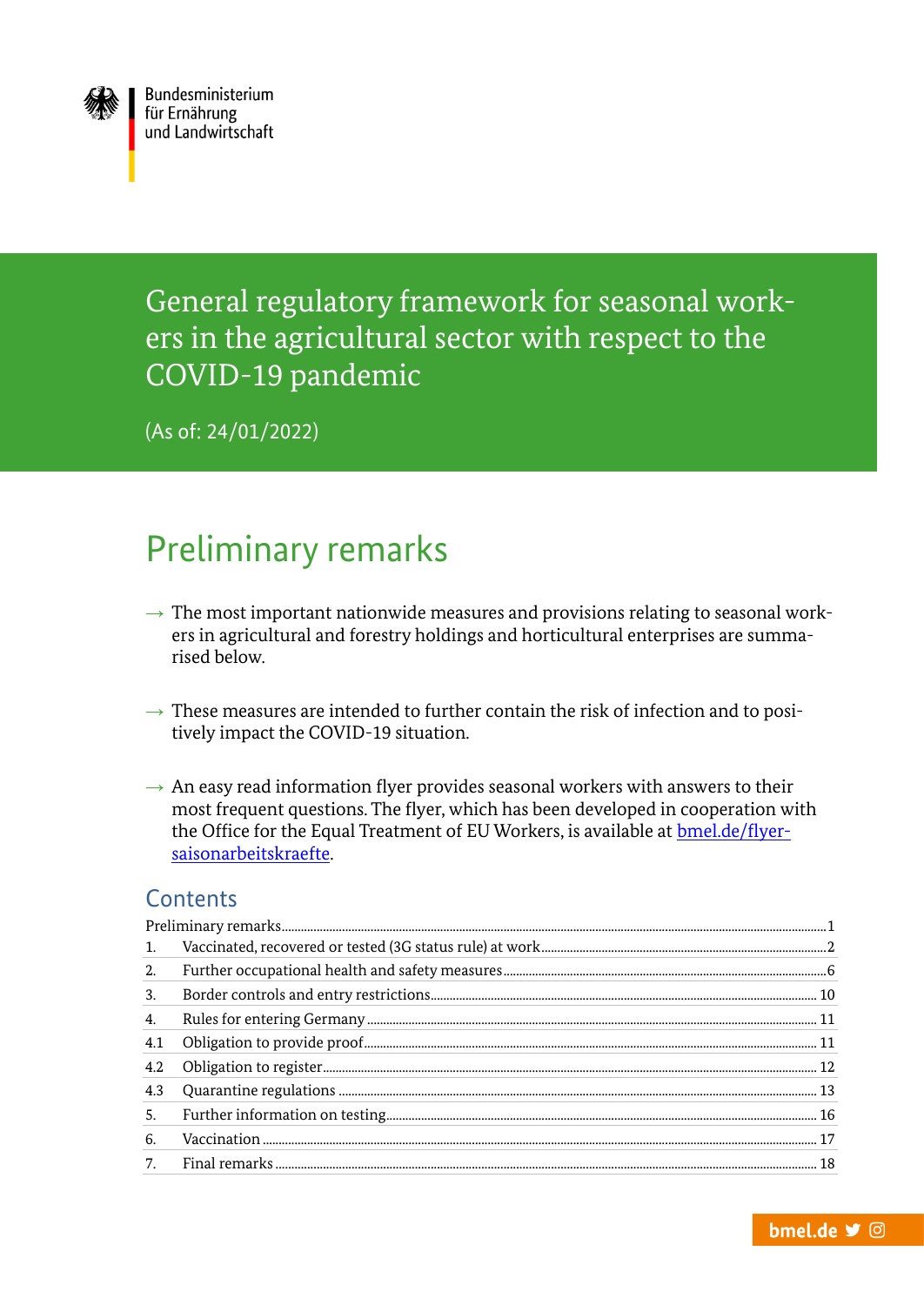# <span id="page-1-0"></span>1. Vaccinated, recovered or tested (3G status rule) at work

Since 24 November 2021, initially up to and including 19 March 2022, the Infection Protection Act has provided for certain **nationally standardised protective measures at work**.

Employers and employees may only enter the workplace if they are fully vaccinated, recovered or tested **(3G status rule)**; this includes agricultural, forestry and horticultural holdings. Workplaces also include collective accommodation for seasonal workers. The 3G rule also applies to the transport routes between the collective accommodation and the workplace provided by the employer.

- o **Evidence produced of complete vaccination protection** against the SARS-CoV-2 coronavirus will be recognised if the underlying protective vaccination meets th[e requirements published o](http://www.pei.de/impfstoffe/covid-19)n the internet by the Paul Ehrlich Institute (PEI) with regard to the following criteria:
	- a) the vaccines used;
	- b) the number of individual vaccine doses required for full vaccine protection;
	- c) the number of booster vaccinations required to ensure continued full vaccine protection;
	- d) the intervals:
		- o a) that must pass after vaccination for full vaccination protection to be achieved; and
		- o b) that must not be exceeded between individual vaccine doses and booster vaccinations.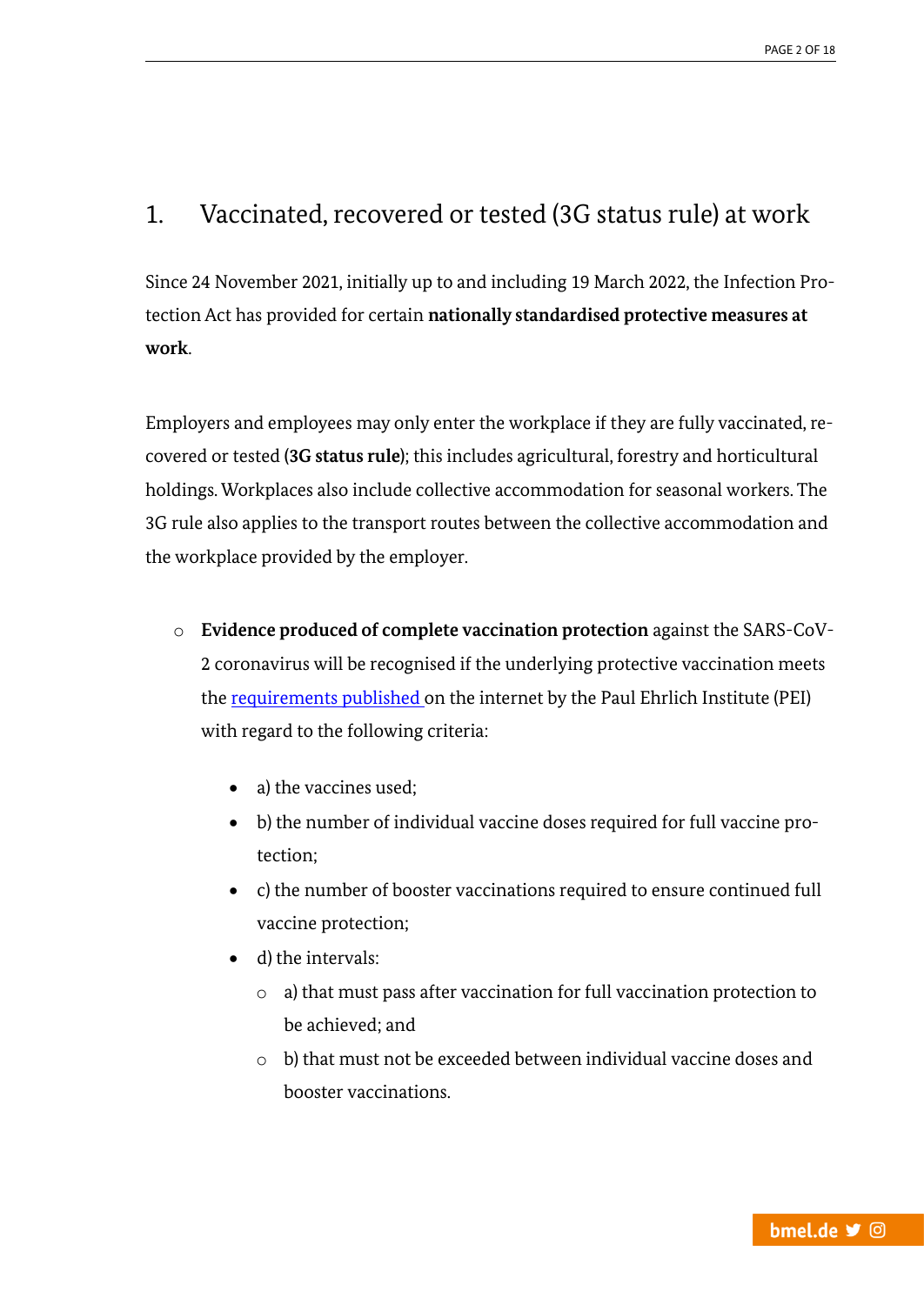Proof of full vaccination must be provided in German, English, French, Italian or Spanish. Proof may be submitted in physical or digital form.

Proof can be furnished by presenting a digital European COVID certificate if the criteria for full vaccination protection published on the PEI website are met.

o For **proof of recovery** to be recognised, evidence of immunity protection against the SARS-CoV-2 coronavirus acquired through previous infection must be produced. Proof must be available in German, English, French, Italian or Spanish and in physical or digital form.

The proof must comply with **[the requirements published](http://www.rki.de/covid-19-genesenennachweis)** on the internet by the Robert Koch Institute with regard to the following criteria:

- the type of testing that may be used to demonstrate prior infection;
- the amount of time that must have elapsed following the test that demonstrated the prior infection; or the test certificate needed to lift the isolation that was imposed due to the prior infection;
- the maximum period of time that may have passed since the test performed to demonstrate the prior infection.

With effect from 15 January 2022, the duration of convalescent status was shortened from 6 months to **90 day**s.

 If proof of 3G status is furnished by testing, **evidence of testing** can be produced by means of a negative rapid antigen test or a negative PCR test. In the case of the rapid antigen test, the sample must have been taken no more than 24 hours previously, and in the case of the PCR test at most 48 hours previously. The validity of the test certificate at the time of entering the workplace is decisive. Selftesting is only deemed sufficient for this purpose if it is carried out on site under the supervision of trained personnel. In the event of self-testing on site, the employer or the person designated by the employer must verify and document that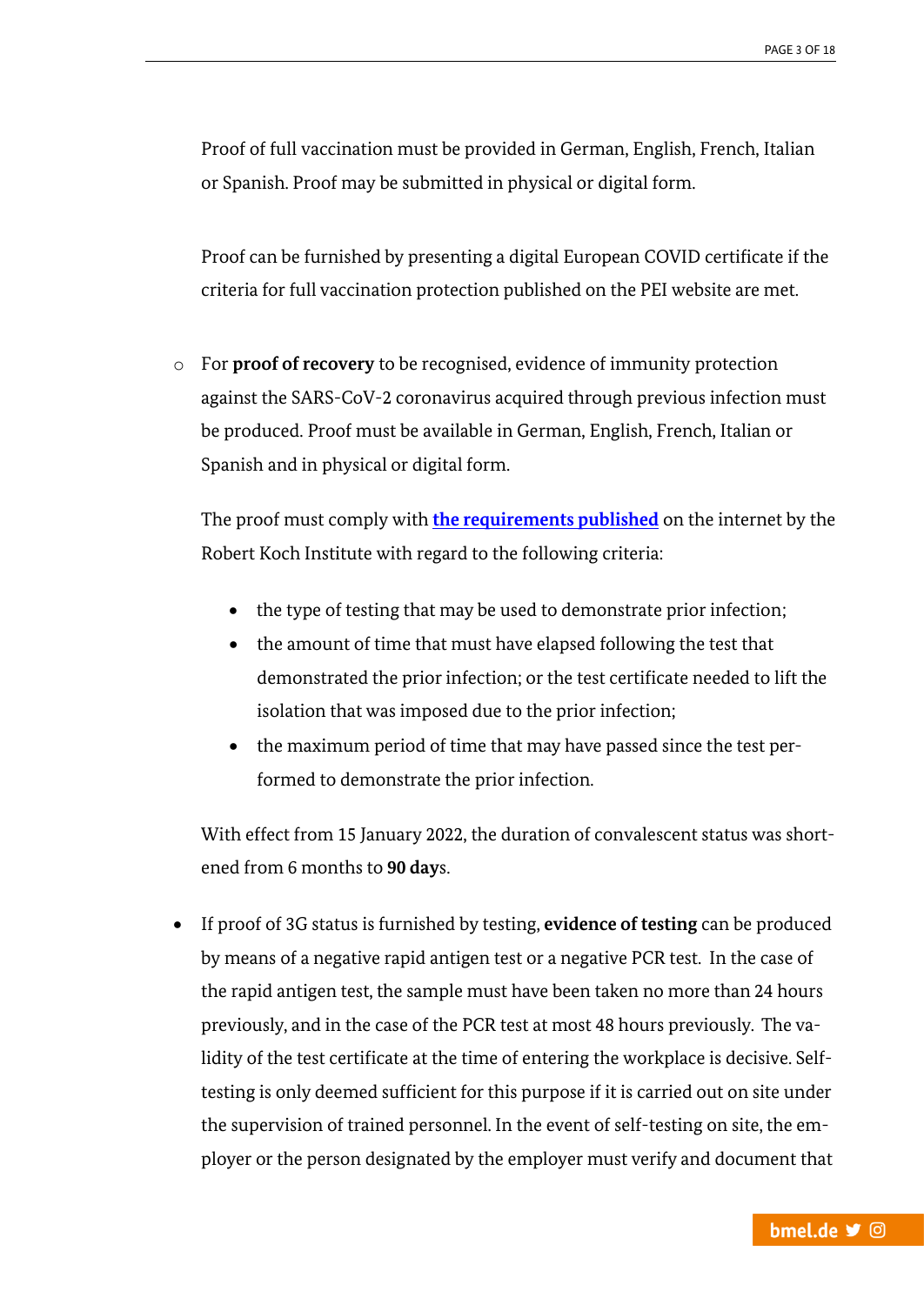the persons concerned carry out the test procedure properly in accordance with the instructions for use of the test kit. Supervised self-tests only count as proof of 3G status within the establishment in which they are carried out so that the issuing of a certificate for the employees is not required.

Persons who are neither fully vaccinated nor recovered may only enter the workplace without a currently valid test in order to take advantage of a test offered immediately before starting work. Employees are only allowed to commence work if they test negative. Generally, the tests do not count towards paid working hours. Employers may, on a voluntary basis, remunerate the time spent testing.

Employers must provide their employees with information about the rules on workplace entry in accessible form. The **system of workplace entry checks** must ensure that the obligation to furnish evidence is complied with without exception. Entry checks may, for instance, be conducted on site by designated employees, but they may also take the form of digital transmission of test certificates to the employers. Employers are required to verify the test certificates daily and to document them regularly. In the case of vaccinated persons, the presence of valid evidence only needs to be recorded and documented once. Employees are obliged to present their vaccination, convalescence or test certificates upon request. Employees may also deposit their proof of immunisation with the employers on a voluntary basis. Employers may, if this is required, process data on immunisation and testing status.

If **employees are housed in shared accommodation**, the 3G rule already applies when they enter the accommodation. Employees who are neither vaccinated nor recovered must also carry a test certificate when staying in shared accommodation. Responsibility for obtaining test certificates lies with the persons accommodated themselves. In this context, too, employers must carry out and document access checks. This also applies at weekends. The employers may assign other persons such as employees housed in the shared accommodation to carry out and document supervised self-tests.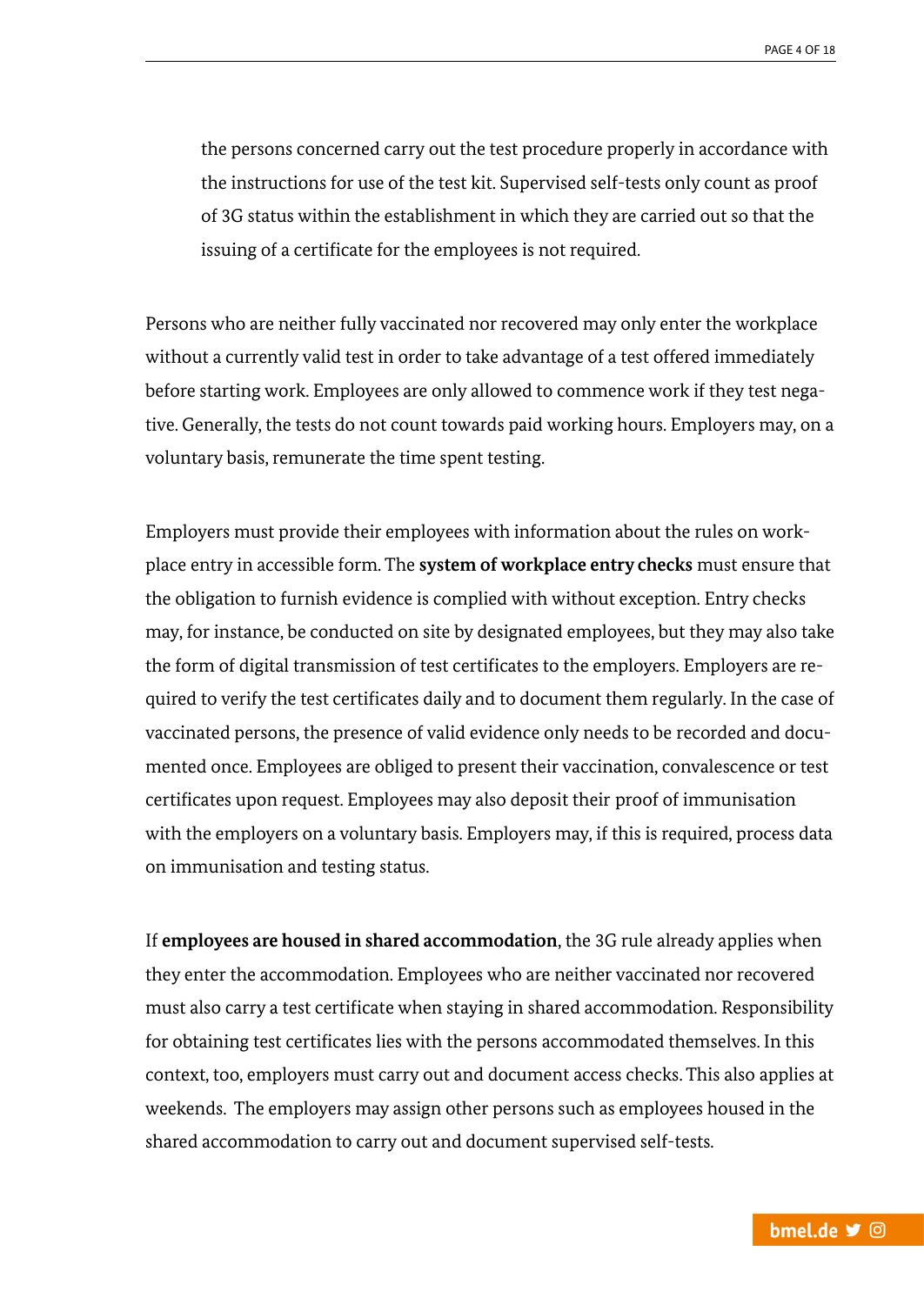<span id="page-4-0"></span>The Federal Ministry of Labour and Social Affairs has compiled answers to many questions relating to the 3G status rule at work on its website: **FAQs des BMAS zu 3G am Ar**[beitsplatz.](https://www.bmas.de/DE/Corona/Fragen-und-Antworten/Fragen-und-Antworten-Infektionsschutzgesetz/faq-infektionsschutzgesetz.html)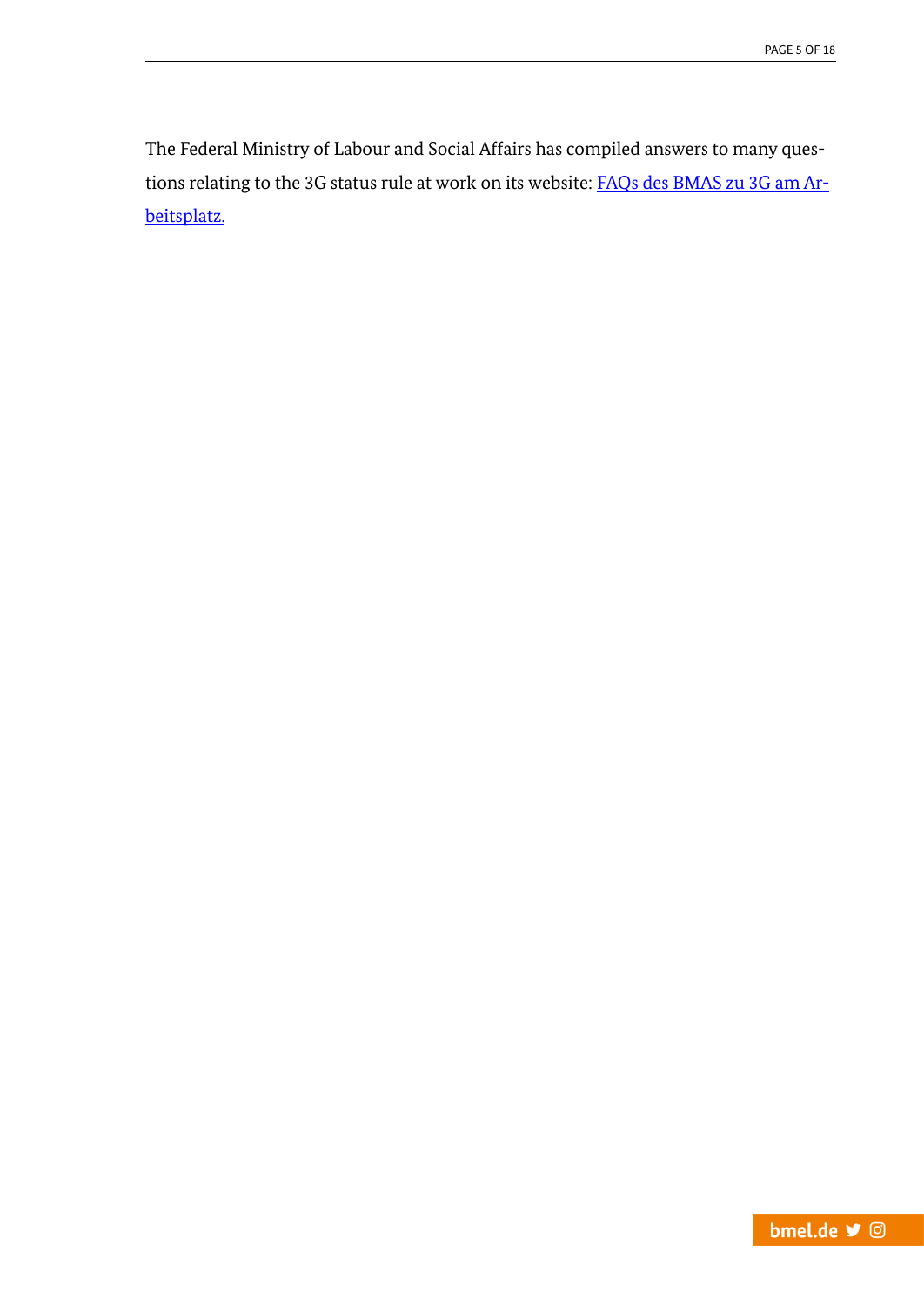#### 2. Further occupational health and safety measures

Further measures that are to be applied to all holdings, and specific measures aimed at protecting seasonal farm workers against infection at work in the agricultural sector, are laid down in the **[SARS-CoV-2 Occupational Health and Safety Ordinance](https://www.gesetze-im-internet.de/corona-arbschv_2021-07/BJNR617900021.html)** and the **[SARS-CoV-2 Occupational Health and Safety Regulation](https://www.baua.de/EN/Service/Legislative-texts-and-technical-rules/Rules/AR-CoV-2/AR-CoV-2.html)**, which will initially continue to apply up to and including 19 March 2022. The SARS-CoV-2 Occupational Health and Safety Regulation, in particular, provides employers with a reliable basis for selecting and implementing suitable measures to reduce the risk of infection in the workplace, such as hygiene rules, distancing requirements and organisational regulations aimed at minimising contacts between employees as well as contacts with customers and business partners. When implementing these rules, holdings can safely assume that they comply with the applicable legislative minimum requirements.

The social security scheme for agriculture, forestry and horticulture (**SVLFG**) provides **[further complementary practical orientation](https://www.svlfg.de/corona-saisonarbeit)** with regard to COVID-19 measures relating to seasonal workers. General and COVID-19-specific information aimed directly at seasonal workers is also available in the SVLFG **[Web App](https://www.agriwork-germany.de/webapp-saisonarbeit/)**, which is available in different languages. Furthermore, the SVLFG has published **[videos](https://www.youtube.com/playlist?list=PLxhmJE7PYUHSx0wGe8YJbol0-flgUQV-F)** with general information on occupational health and safety, including in Polish and Romanian. Further information on occupational health and safety in the agricultural sector can also be found at <https://www.svlfg.de/auslaendische-saisonarbeitskraefte> an[d https://www.svlfg.de/in](https://www.svlfg.de/information-saisonarbeitskraefte)[formation-saisonarbeitskraefte.](https://www.svlfg.de/information-saisonarbeitskraefte)

During the pandemic, the special COVID-19 regulations relating to mitigating the risk of infection in the workplace must be applied in addition to the general occupational health and safety provisions that remain in force; these special COVID-19 regulations **also apply if a seasonal worker's region of origin is no longer classified as a risk area**.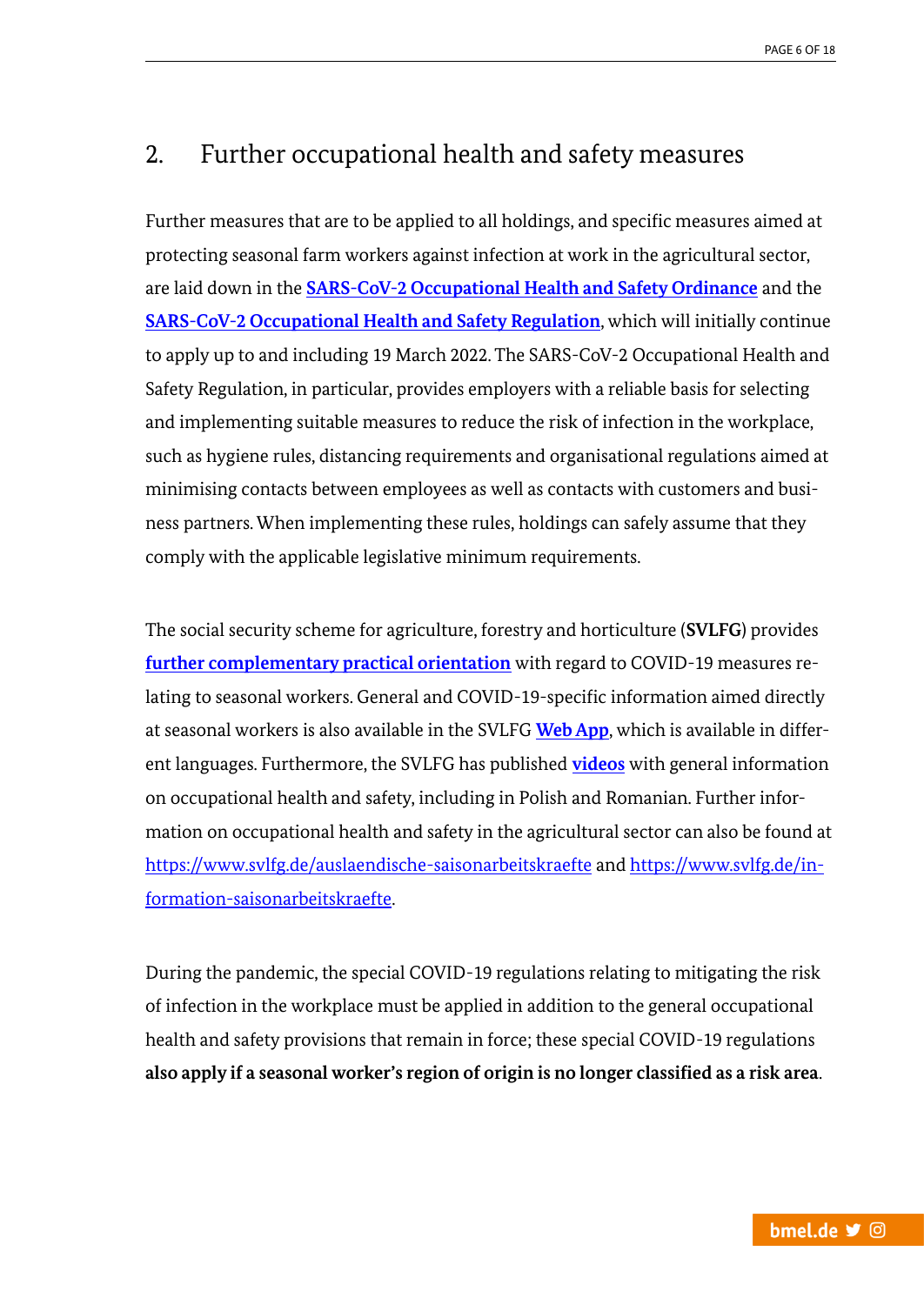In the event of a high incidence of infection and high hospitalisation rates, the federal states *(Länder)* can make use of further-reaching options provided by the Infection Protection Act and prescribe additional necessary measures. Beyond that, **agricultural holdings** should **check** whether more extensive, possibly stricter, state regulations on infection control are to be applied in their respective federal state (*Länder*). The [website](https://lasi-info.com/fuer-betriebe/informationen-zu-covid-19) of the *Länder* Committee on Occupational Safety and Safety Systems (LASi) provides an overview of these regulations at federal state level.

In addition to that, the ["Fair Mobility"](https://www.faire-mobilitaet.de/en) (Faire Mobilität) project offers information and advisory services for EU citizens. It provides advice, for example to seasonal agricultural workers, on questions regarding social and labour law. Brochures, flyers and advisory services (in person or via hotline) are available free of charge, for instance in Romanian and Polish. Seasonal workers from third countries can contact the ["Fair Integration"](https://www.faire-integration.de/en) (Faire Integration) advice centres that are represented in all federal states.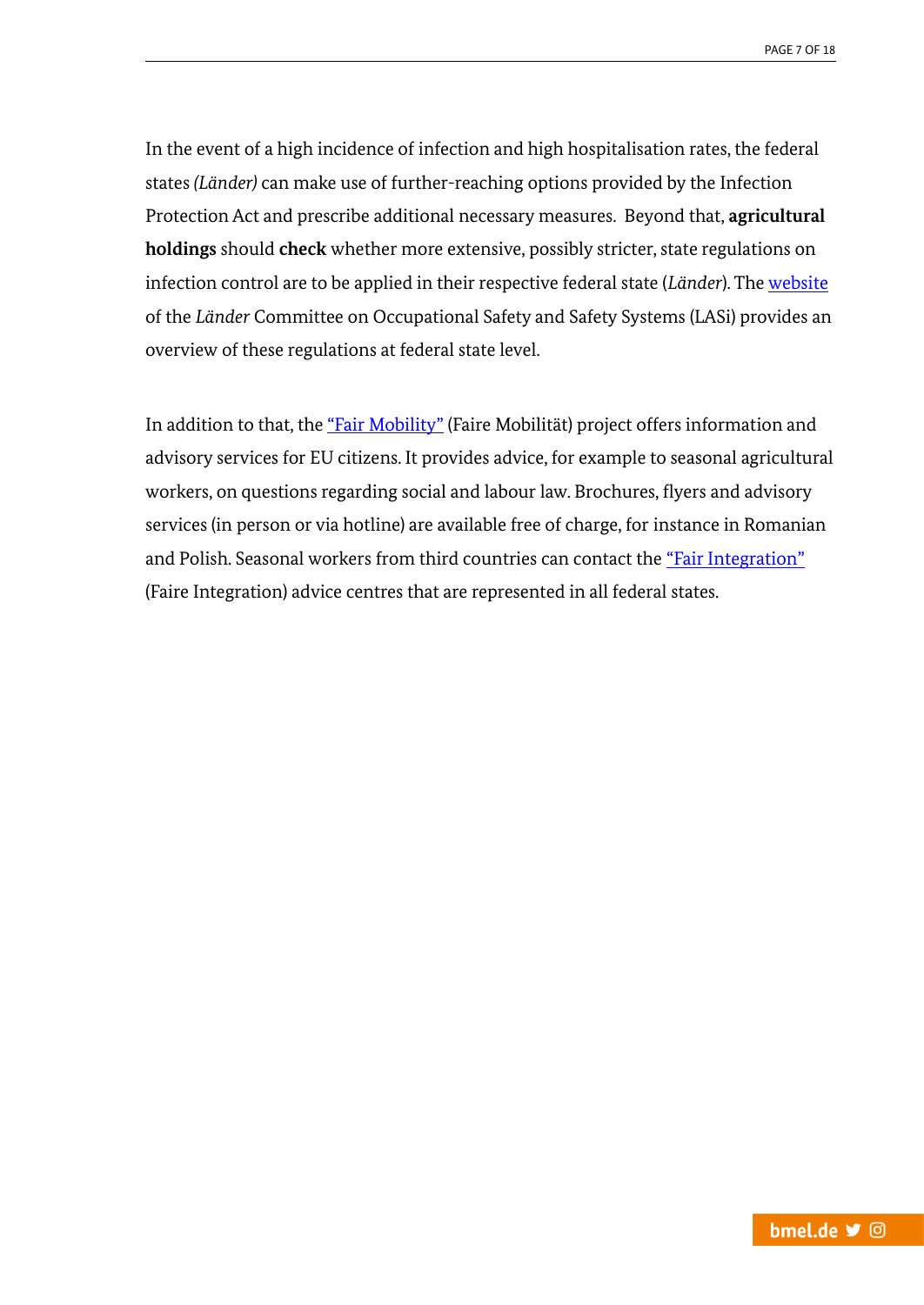**To effectively protect seasonal agricultural workers against infection, the following measures are of major importance in addition to the 3G rule at work:**

- $\rightarrow$  **Minimising personal contact at work and during leisure time.** This measure not only protects everyone involved, but also reduces economic damage to the holding in the event of infection.
- $\rightarrow$  In holdings with more than ten workers, the **workforce** must be divided into **as small working groups as possible**. Workers must be divided into **fixed (working) groups consisting of a maximum of four people**, and these groups must remain unchanged, wherever possible. Larger groups of up to 15 people are only permitted if the technology used (sorting facilities, harvesting machines, weighing and packaging machines) is proven to require the respective number of people.
- → **Maintaining a minimum distance of at least 1.5 m** in all areas. Both inside and outside, at work and on the way to and from work, as well as during breaks and leisure time.
- → **Wearing mouth and nose protection (surgical face masks) or respirators (at least FFP2 or equivalent)** is required if the minimum distance cannot be maintained and other technical and organisational measures to protect workers against infection are insufficient. Employers must make these masks available to the workers free of charge and in sufficient quantities. Simple **mouth and nose coverings (cloth masks)** are **no longer acceptable**.
- → **Sufficient hand hygiene** must also be ensured in the agricultural and forestry sector. Where hand-washing facilities are not available, **suitable hand sanitisers** must be made available.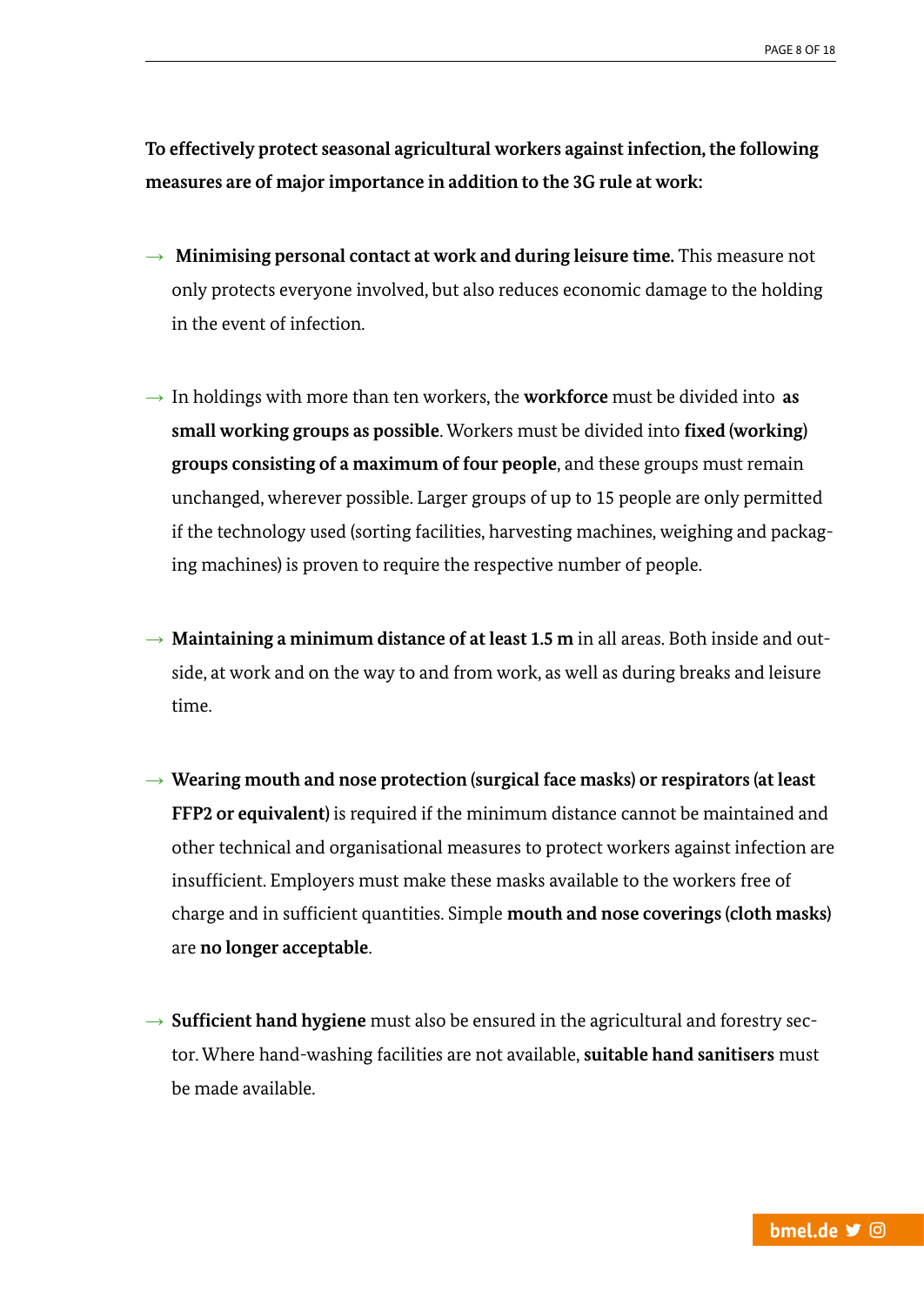- → Providing a **sufficient supply of fresh air** in all shared rooms (used for work and leisure) by **regularly airing and ventilating these rooms**. The recirculation of air from air conditioning systems should be avoided unless the system has suitable recirculation filters (for example class 13 or 14 HEPA filters).
- $\rightarrow$  As regards accommodation, mandatory **room and/or housing arrangements** must be made for the entire duration of the stay. These should be in line with the division into working groups.
- → The **basic principle of "Living together – Working together"** (*Zusammen Wohnen – Zusammen Arbeiten*) must be applied.
- $\rightarrow$  As a general rule, **single occupancy of bedrooms** should be provided for.
- $\rightarrow$  If single occupancy is not possible, only **persons from the same working group** may be accommodated together **in rooms with multiple occupants**.
- → Where the individual working groups do not have their own **social facilities and sanitary and kitchen areas**, each group must use these facilities and rooms **separately**. In such cases, the **holding's hygiene strategy** must provide for the facilities to be **cleaned and ventilated** each time one group leaves them.
- $\rightarrow$  All measures mitigating the risk of infection in the workplace must be compiled in a **holding's hygiene strategy** and must **be made available to the holding's workers in an appropriate manner**. The practical guidelines and the SVLFG's Web App provide a good basis in this regard, especially because they are also available in the workers' native languages. When determining and implementing the measures to reduce the risk of infection at the workplace, employers may take into account the workers' vaccination or recovery status if they are aware of it.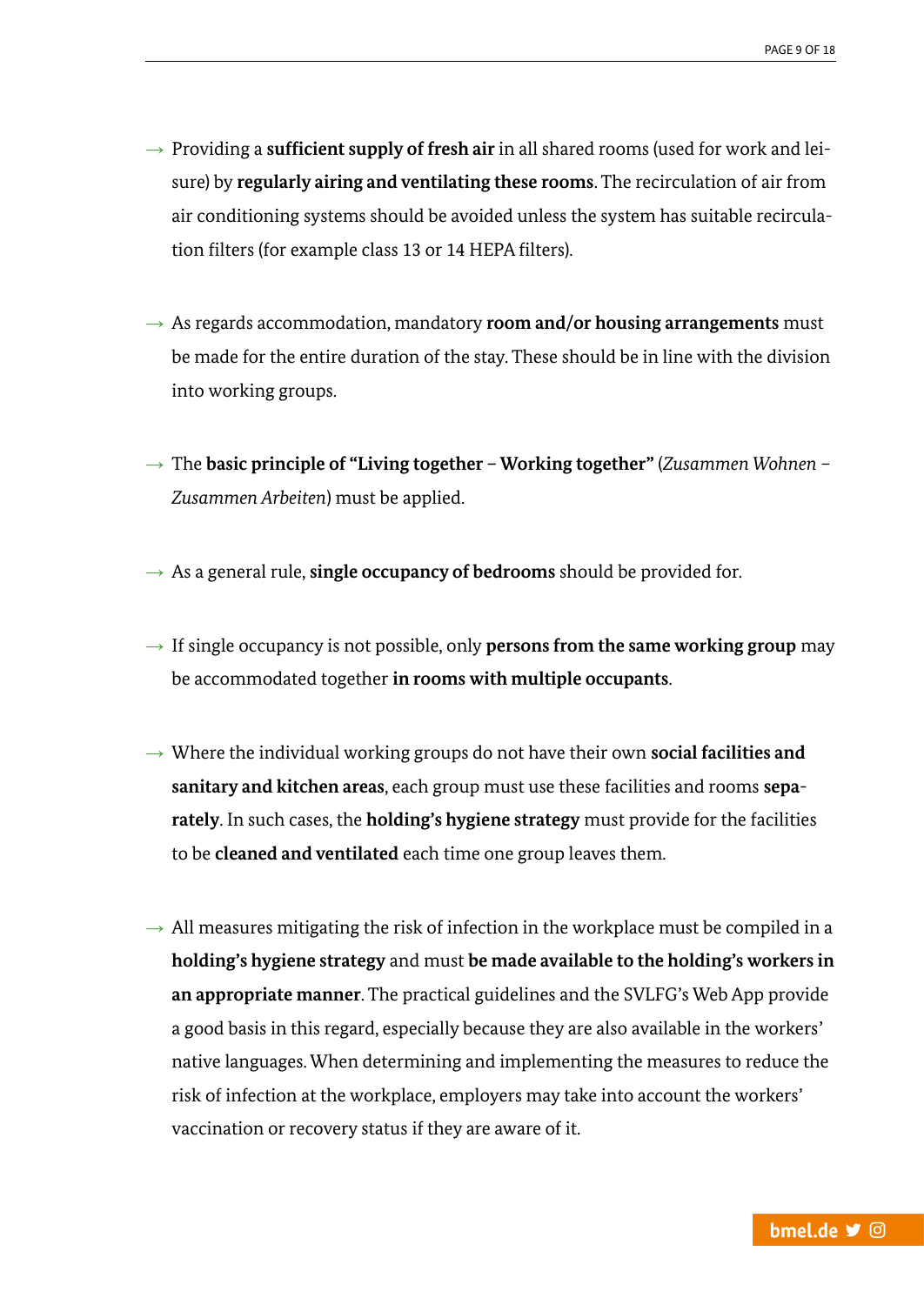#### <span id="page-9-0"></span>3. Border controls and entry restrictions

The **entry of seasonal agricultural workers is** currently **permitted**– regardless of which country the seasonal workers come from.

**According to the Ordinance on Coronavirus Entry Regulations, seasonal workers are exempt from the ban on the carriage of persons from areas of variants of concern.**  Their accommodation provided by the agricultural holdings is classified as place of residence within the meaning of the exemption. **Therefore, they may enter the Federal Republic of Germany** provided that they comply with the general requirements regarding entry and stay. Quarantine regulations for travellers entering Germany must be observed. The same applies to further requirements, in particular the obligation to register and to provide proof of full vaccination or recovery (also referred to as immunisation) or proof of testing with negative result. In the case of entry from a high-incidence area or an area of variants of concern using a transport company (e.g. entry by coach), the transport company is obliged to check the confirmation of digital registration and (the plausibility of the personal information provided in) the relevant proof before the journey commences. If travellers are unable to produce the confirmation of registration and proof required, they may not be carried.

By adopting the "Council Conclusions on improving the working and living conditions of seasonal and other mobile workers" of 9 October 2020 and the "Council Recommendation on a coordinated approach to the restriction of free movement in response to the COVID-19 pandemic" of 13 October 2020, the EU took a firm stand against entry restrictions for seasonal workers.

For further questions, please consult the homepage of the responsible Federal Ministry of the Interior, Building and Community, BMI (Link: [Contact BMI\)](https://www.bmi.bund.de/EN/service/contact/public-enquiry-service/public-enquiry-service-contact-node.html).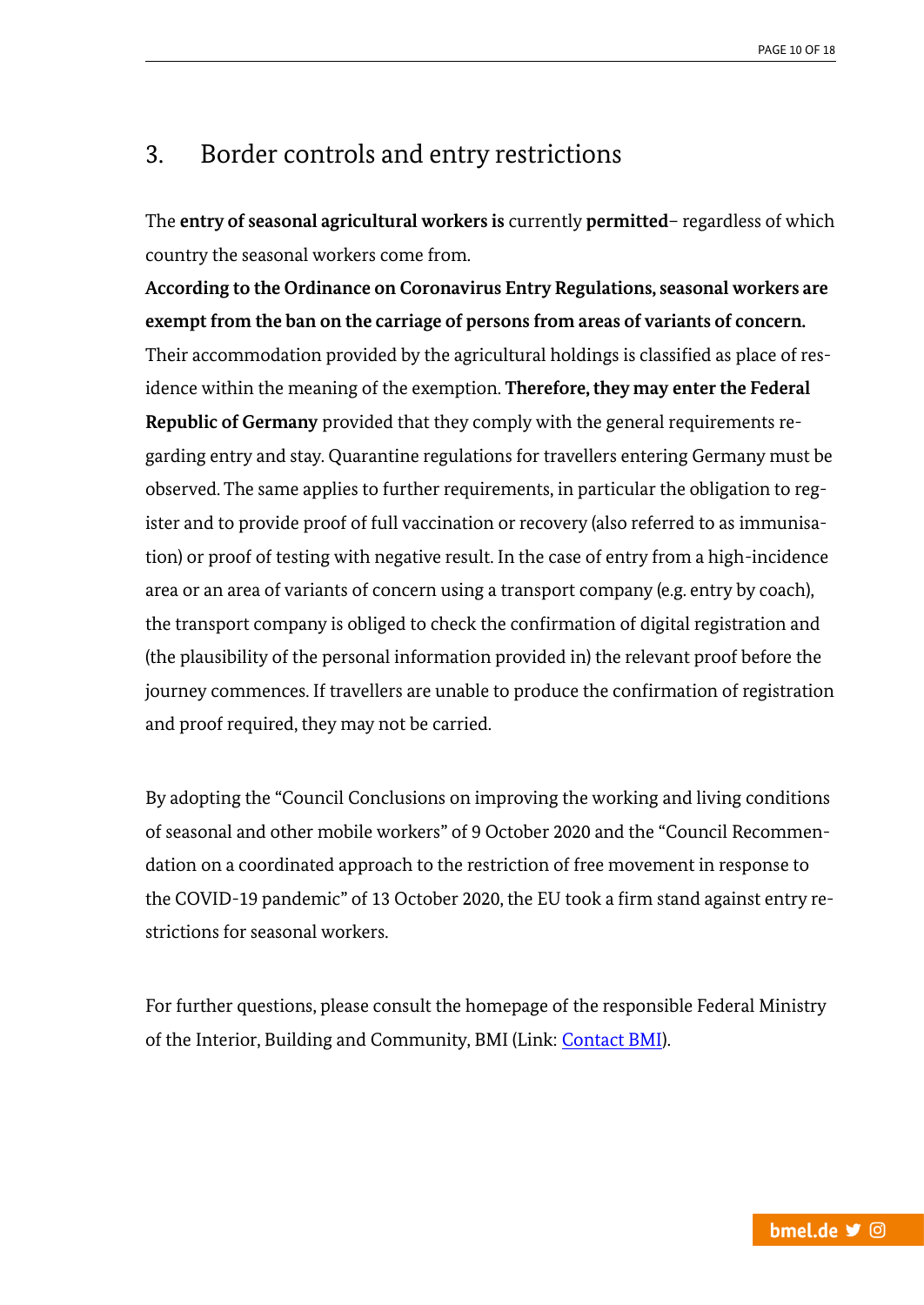## <span id="page-10-0"></span>4. Rules for entering Germany

In addition to the aforementioned, travellers entering Germany are subject to an **obligation to provide proof** of full vaccination, recovery or testing with negative result pursuant to the **[Ordinance on Coronavirus Entry Regulations \(Coronavirus-Einrei](https://www.bundesgesundheitsministerium.de/en/coronavirus/current-information-for-travellers.html)[severordnung\)](https://www.bundesgesundheitsministerium.de/en/coronavirus/current-information-for-travellers.html)**. This obligation to provide proof **applies upon any entry into Germany, irrespective of the area from which a person enters the country**. Any person entering Germany from a **high risk area or from an area of variants of concern** is subject to an additional **obligation to register and to remain in quarantine**.

# <span id="page-10-1"></span>4.1 Obligation to provide proof

There is a general **obligation to provide proof that applies to seasonal workers as well as all other travellers entering Germany**: They must provide **proof of full vaccination, recovery or a negative test result upon entry** into the Federal Republic of Germany. **This proof must be issued either in German, English, French, Italian or Spanish.** The criteria for a valid **proof of vaccination** are published by the Paul Ehrlich Institute at [www.pei.de/impfstoffe/covid-19.](https://www.pei.de/DE/newsroom/dossier/coronavirus/coronavirus-inhalt.html?nn=169730&cms_pos=3) The Robert Koch Institute publishes the criteria for a valid **proof of convalescence** at [www.rki.de/covid-19-genesenennachweis.](http://www.rki.de/covid-19-genesenennachweis) With effect from 15 January 2022, the duration of convalescent status was shortened from 6 months to **90 day**s.

Proof of testing can be provided by submitting either a **PCR test (laboratory test)** or a **PoC SARS-CoV-2 rapid antigen test (instant result)**. If travellers previously stayed in an area classified as an **area of variants of concern**, they may only enter Germany with a **PCR test**. Proof of vaccination or recovery as well as a rapid antigen test are not sufficient in this case. Persons who have only passed through an area of variants of concern must also be in possession of proof of PCR testing.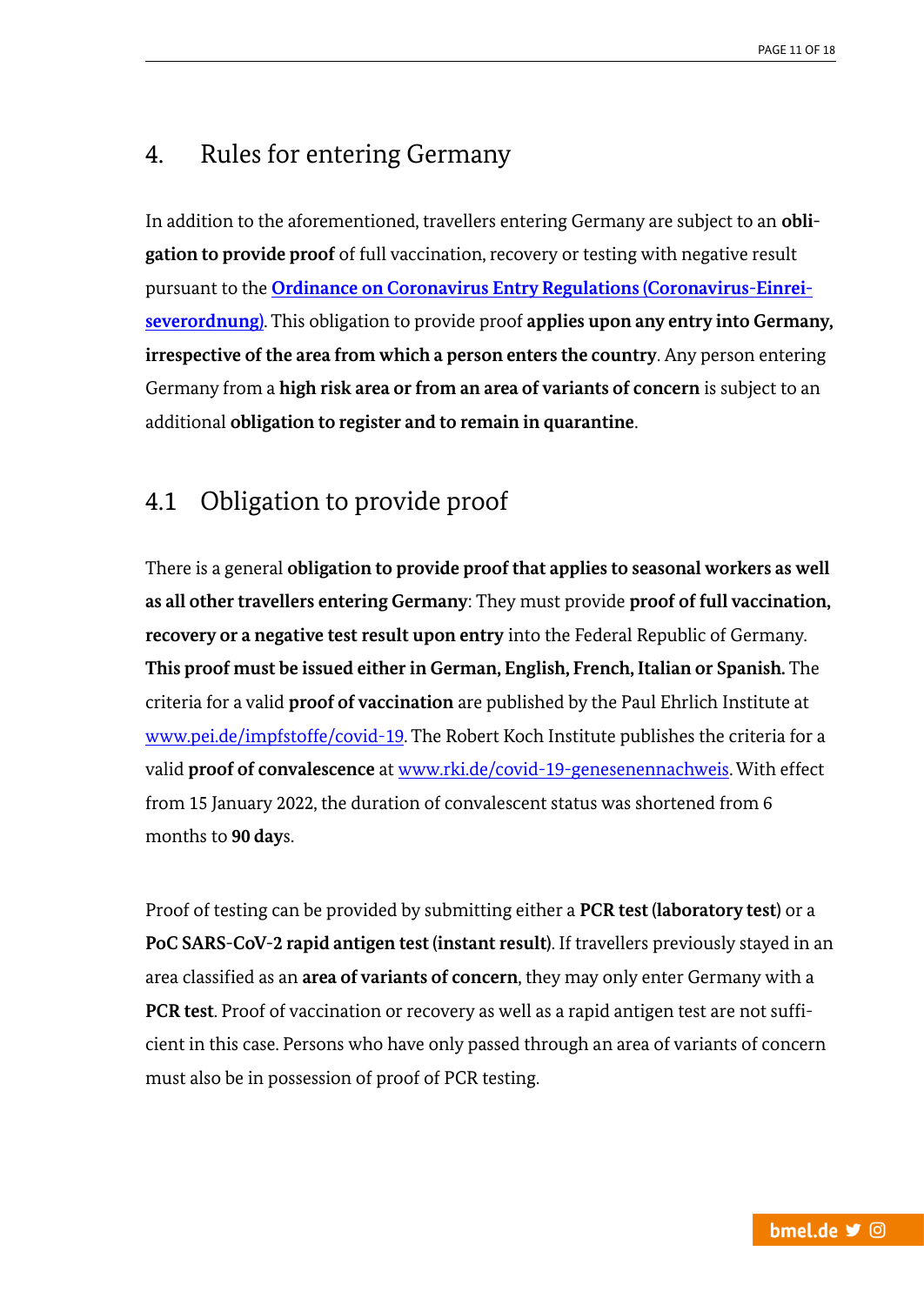The test on which the test certificate is based must date back **48 hours at most** at the time of entry. If a transport company is used for entry and a negative PCR test result is available, it is sufficient if this test dates back 48 hours at most at the start of the transport.

Testing must have been conducted by a service provider pursuant to section 6 (1) of the Coronavirus Testing Ordinance (Coronavirus-Testverordnung), in the context of company-based testing for the purpose of occupational health and safety (by staff who have the required training or knowledge and experience), or abroad by an entity authorised to do so under the law of the country in which the test was conducted. The service provider or entity conducting the test must also verify and confirm the identity of the person tested by means of an official photo ID. The certificate/test result must indicate the date of testing and the type of test used.

## <span id="page-11-0"></span>4.2 Obligation to register

Generally, **all persons entering Germany from high risk areas and areas of variants of concern, which includes all seasonal workers, are required, before entering the country, to register their entry** via the travel portal at [www.einreiseanmeldung.de](http://www.einreiseanmeldung.de/) . This registration is free of charge and travellers can register in different languages, including in Polish and Romanian. If persons use a transport company to enter the country, they must present the transport company with a confirmation of their successful registration before commencing their journey. The journey must under no circumstances be permitted if the person entering Germany cannot present proof of their registration.

Persons who merely passed through a high-risk area or area of variants of concern **without stopping** are exempt from the obligation to register. Stopovers are stays which exceed the customary length of a necessary stop, for example in order to take a break or refuel a vehicle; connection times at an airport are not deemed to constitute a stopover.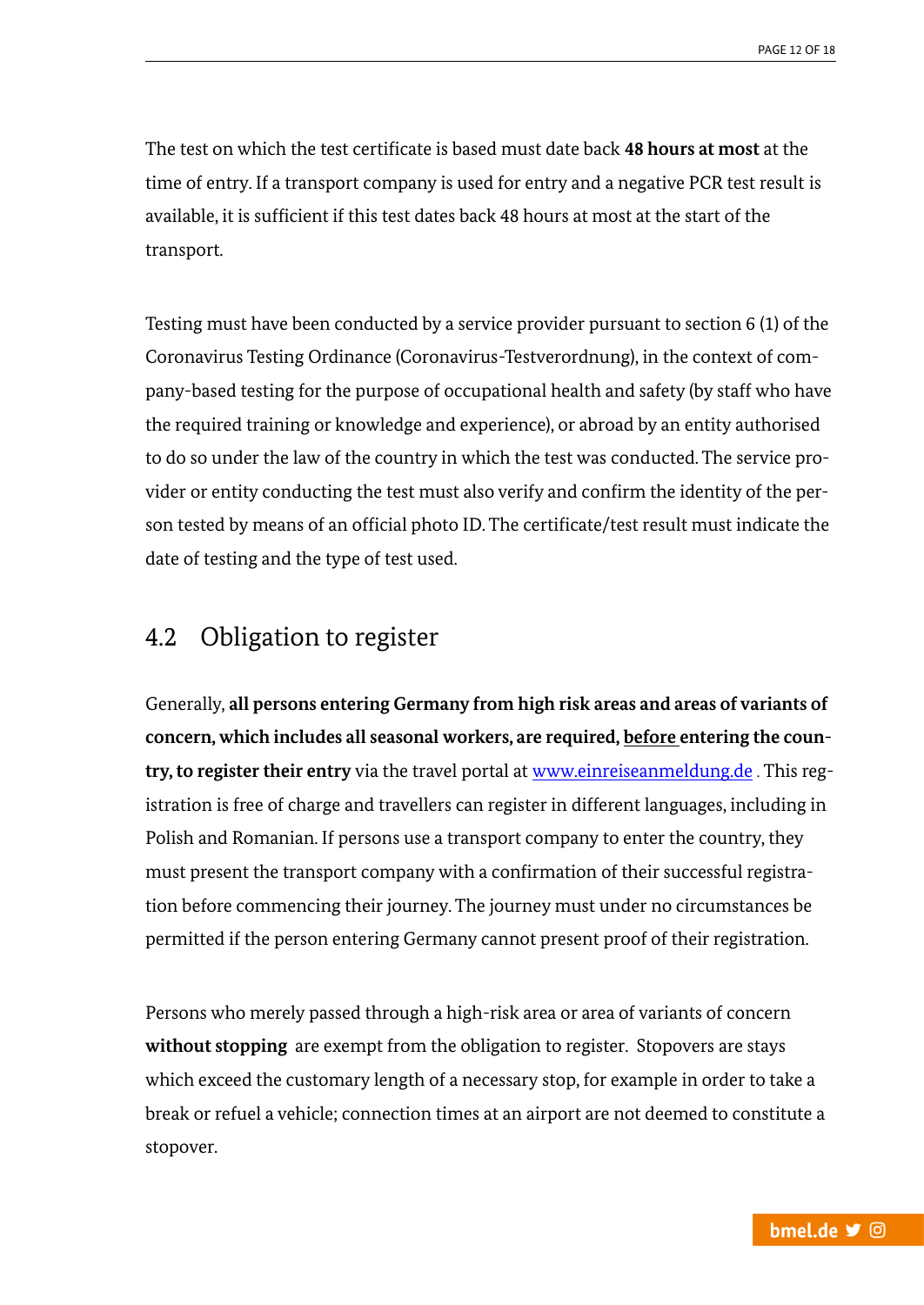# <span id="page-12-0"></span>4.3 Quarantine regulations

According to the Ordinance on Coronavirus Entry Regulations, there is also a nationwide obligation to self-isolate in case of entry from a high risk area or an area of variants of concern – the so-called obligation to remain in quarantine.

For workers who have spent time **in a high-risk area**, the ordinance provides for a general requirement to **self-isolate for ten days** upon entry or re-entry from this high risk area. Persons who have been vaccinated or have recovered may terminate self-isolation before the end of this period once proof of vaccination or recovery has been submitted to the competent authority via the travel portal. Persons who have entered Germany with a negative test result may terminate self-isolation after the fifth day once a new negative test result has been submitted. This new test may be conducted no earlier than on the fifth day after the day of entry.

Persons who enter the territory of the Federal Republic of Germany from a high risk area with the purpose of taking up work for a duration of at least three weeks, i.e. in particular **seasonal workers**, may, exceptionally, self-isolate in the form of a so-called **work quarantine**, provided they upload a negative test result via the travel portal. The rules for work quarantine are the following: at group level, operational hygiene measures and precautions to prevent contacts outside the working group comparable to general quarantine must be taken at workplaces and in accommodations **during the first five days after entry**. Leaving the accommodation is only permitted for the purpose of performing one's work. The employer must notify the competent authority of that employment before the workers take it up, and document the measures and precautions specified above. Where all these conditions have been met, **working** under strict protective measures is **possible directly after entry into Germany**. Work quarantine ends after the fifth day after entry. Where the worker provides proof of vaccination or recovery, work quarantine ends immediately after the proof has been submitted. If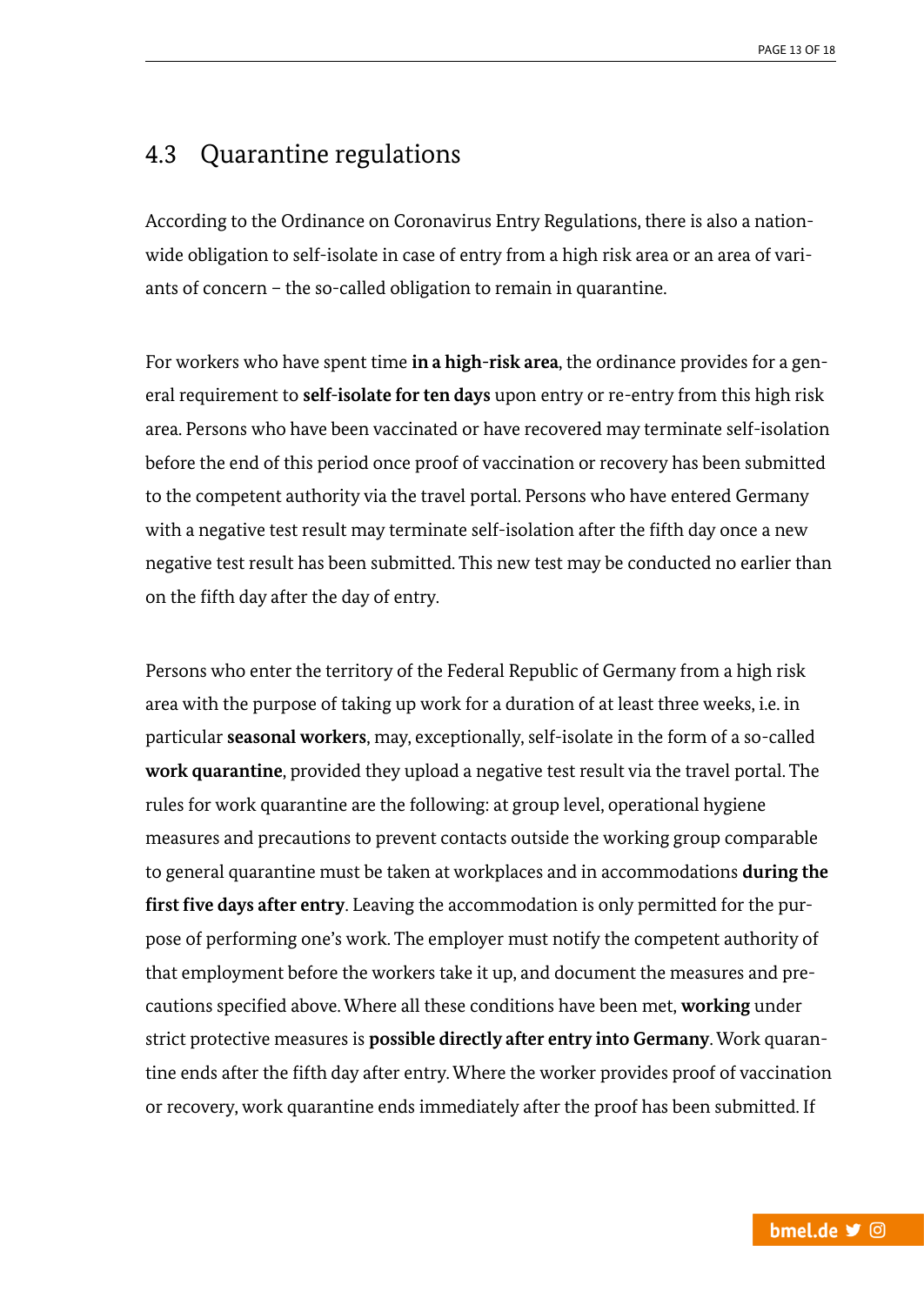the **proof of immunisation** has already been submitted via the travel portal **prior to entry**, **no work quarantine** is required.

If a high risk area is downgraded to an area without any special risk after a person's entry into Germany but before the end of their quarantine period, then the quarantine requirement ends automatically.

Any person simply **passing through a high risk area** without stopping over (except for necessary stops such as for resting or refuelling, provided that their duration is no longer than could be reasonably expected), is **not automatically obliged to self-isolate**.

**For persons entering Germany who have not stayed in a high risk area in the ten days prior to entering Germany, the Ordinance on Coronavirus Entry Regulations does not provide for the obligation to remain in quarantine.**

**Entry from areas of variants of concern is subject to further additional restrictions. As of 21 January 2022, no countries or regions are deemed areas of variants of concern.**

The website of th[e Robert Koch Institute \(RKI\)](https://www.rki.de/DE/Content/InfAZ/N/Neuartiges_Coronavirus/Transport/Archiv_Risikogebiete/Risikogebiete_aktuell_en.pdf?__blob=publicationFile) provides a continuously updated overview of which countries are classified as high risk areas or areas of variants of concern.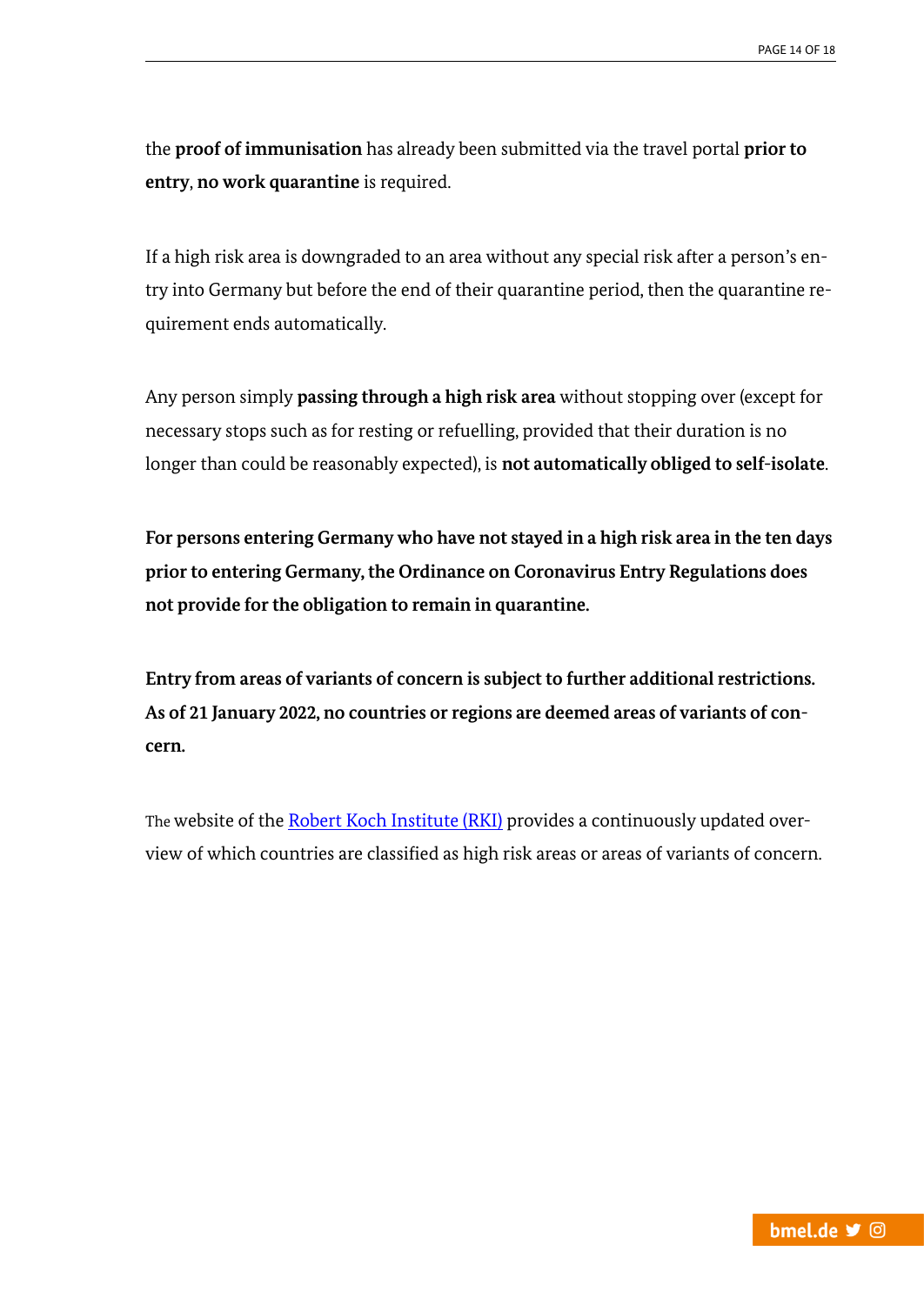**In summary**, depending on the region of origin, the following applies to seasonal workers with regard to the obligation to register and provide proof as well as the possibility of work quarantine:

| <b>Region of origin</b>                                                    | Obligation to register                                                                                                                                                                                                                                                     | Obligation to provide                                                                                                                                       | <b>Work quarantine</b>                                                                                                                                                                                                                                                                                                              |
|----------------------------------------------------------------------------|----------------------------------------------------------------------------------------------------------------------------------------------------------------------------------------------------------------------------------------------------------------------------|-------------------------------------------------------------------------------------------------------------------------------------------------------------|-------------------------------------------------------------------------------------------------------------------------------------------------------------------------------------------------------------------------------------------------------------------------------------------------------------------------------------|
|                                                                            |                                                                                                                                                                                                                                                                            | proof                                                                                                                                                       |                                                                                                                                                                                                                                                                                                                                     |
| No classification as a<br>high risk area or area<br>of variants of concern | No<br>$\bullet$                                                                                                                                                                                                                                                            | Yes, at time of en-<br>$\bullet$<br>try                                                                                                                     | Not applicable as<br>$\bullet$<br>there is no obliga-<br>tion to remain in<br>quarantine                                                                                                                                                                                                                                            |
| High risk area                                                             | Yes: prior to entry,<br>$\bullet$<br>as a general rule, in<br>digital form; trav-<br>ellers must carry<br>confirmation of<br>registration<br>Exemption: travel-<br>$\bullet$<br>lers only passing<br>through a high risk<br>area without stop-<br>ping over                | Yes, at time of en-<br>$\bullet$<br>try<br>Provision of proof<br>$\bullet$<br>by employer is<br>possible                                                    | Possible<br>$\bullet$<br>Submission of a<br>$\bullet$<br>negative test result<br>via the travel por-<br>tal<br>Duration: 5 days<br>$\bullet$<br>Ends or is no<br>$\bullet$<br>longer needed af-<br>ter immunisation<br>as soon as proof of<br>vaccination or re-<br>covery has been<br>submitted to the<br>competent author-<br>ity |
| Area of variants of<br>concern                                             | Yes, prior to entry,<br>$\bullet$<br>as a general rule, in<br>digital form; trav-<br>ellers must carry<br>confirmation of<br>registration<br>Exemption: travel-<br>$\bullet$<br>lers only passing<br>through an area of<br>variants of concern<br>without stopping<br>over | Yes, at time of en-<br>$\bullet$<br>try<br>Proof of PCR test-<br>$\bullet$<br>ing required<br>Provision of proof<br>$\bullet$<br>by employer is<br>possible | Not possible<br>$\bullet$<br>Instead, 14-day<br>$\bullet$<br>mandatory quar-<br>antine without<br>permission to<br>work<br>No possibility of<br>$\bullet$<br>ending quarantine<br>by test-to-release;<br>no exemp-<br>tion/shortening of<br>duration after im-<br>munisation                                                        |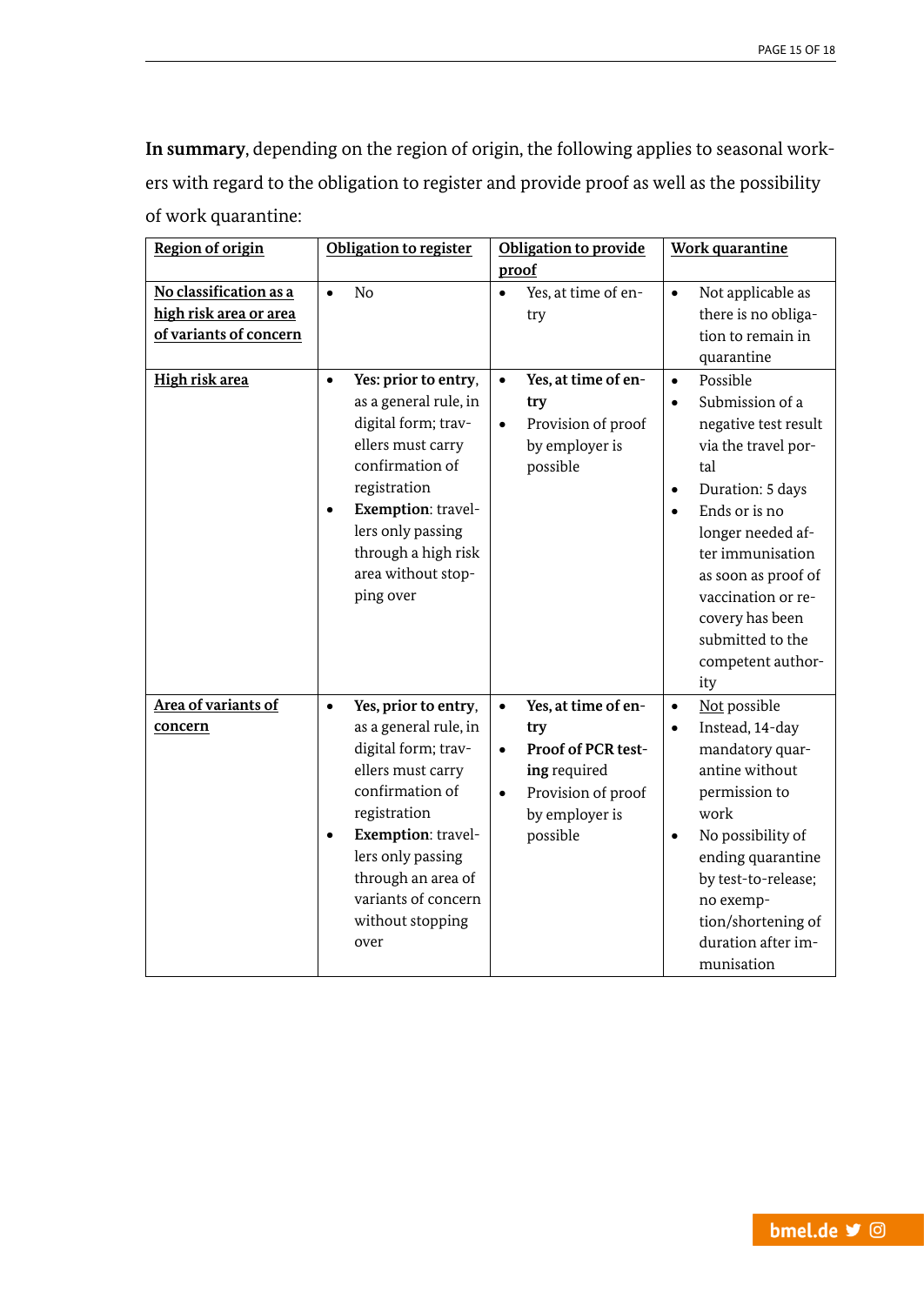# <span id="page-15-0"></span>5. Further information on testing

Tests are conducted at different places depending on the federal state and the municipality. Testing may also be undertaken on-site in the agricultural holdings, for instance using point-of-care rapid antigen tests (POCT), which must be undertaken by skilled staff, or using so-called self-collection kits and tests. Self-tests are only sufficient as evidence of testing for entering workplaces and collective accommodation if they are carried out under the supervision of trained personnel.

How much time it will take to obtain a test result depends on the type of test method used (PCR test, POCT). The test result of a POCT may already be available after a few minutes. No sample analysis in a laboratory is needed here. If testing is carried out using a PCR test, a laboratory examination is required. This method has a lower error rate.

Currently, seasonal workers must **pay the costs** of the tests required for their entry themselves. Depending on the terms of their work contracts, their agricultural employers may cover these costs.

Employers must offer all their employees, including their seasonal workforce, the opportunity to be tested twice per week. PCR tests, self-collection tests and rapid antigen tests are acceptable. Employers must bear the costs of these tests.

In addition to that, testing may be part of the individual employer's operational hygiene strategy as a contribution towards mitigating the risk of infection in the workplace. The costs of these tests may not be imposed on workers.

Moreover, foreign seasonal workers have the same access as German citizens to the public SARS-CoV-2 rapid antigen tests that the government provides free of charge (socalled point-of-care tests; POCT) and can use these offers to acquire and update required evidence of 3G status.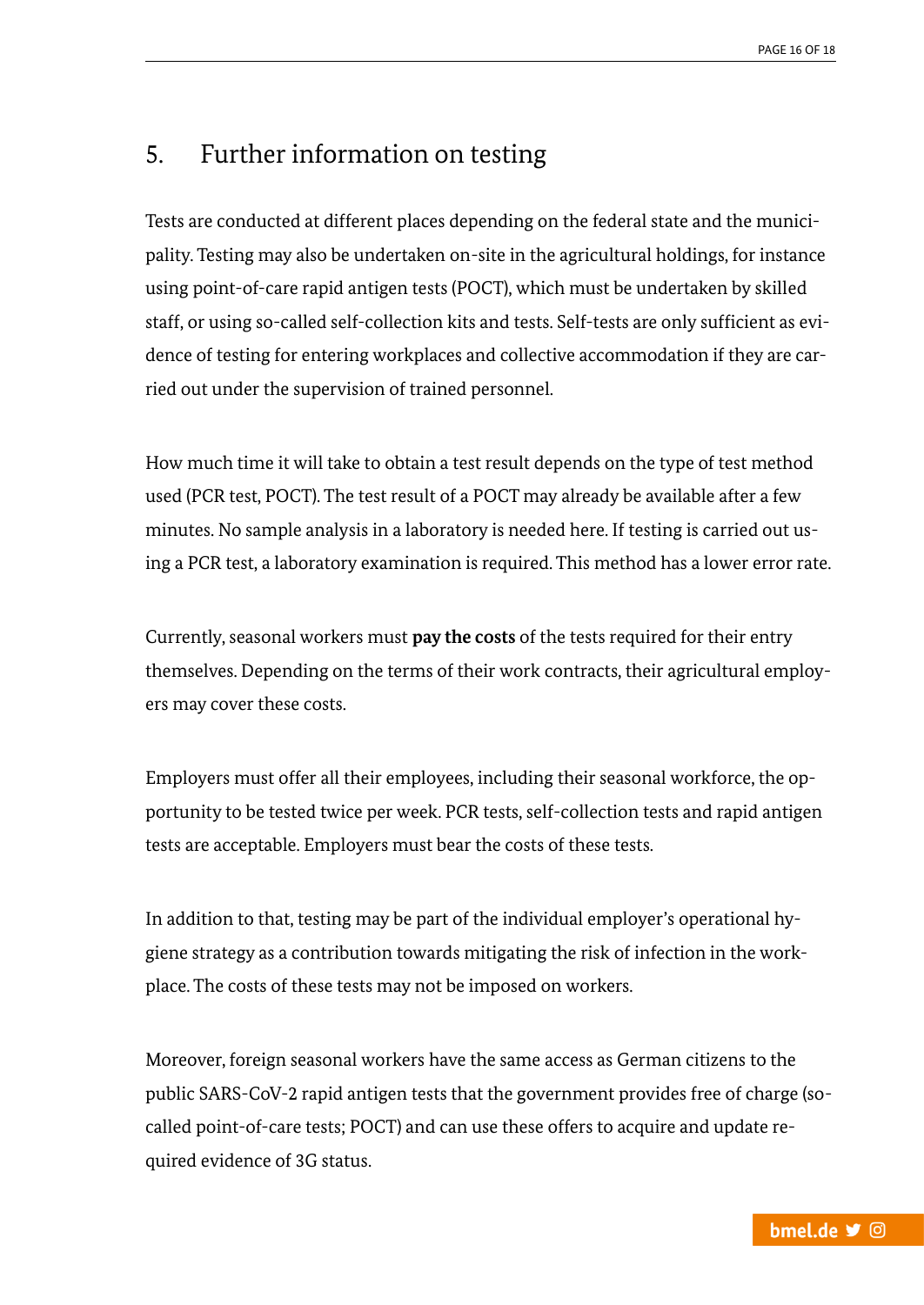# <span id="page-16-0"></span>6. Vaccination

The **[Ordinance on the Entitlement to Vaccination against the SARS-CoV-2 Corona](https://www.gesetze-im-internet.de/coronaimpfv_2021-09/BJNR624300021.html)[virus \(Coronavirus-Impfverordnung\)](https://www.gesetze-im-internet.de/coronaimpfv_2021-09/BJNR624300021.html)** of the Federal Ministry of Health regulates the **entitlement to protective vaccination against the coronavirus SARS-CoV-2.**

According to this ordinance, **seasonal workers are also entitled to be vaccinated against the coronavirus.**

Under the SARS-CoV-2 Occupational Health and Safety Ordinance, employers have an obligation to support vaccinations: they are obliged to inform workers about the risks of COVID-19 and the opportunities to get vaccinated. Where workers want to be vaccinated, employers must release them from work, also during working hours, as the case may be. No proof of testing is needed to take up an employer's offer of vaccination at work.

Vaccinations are, inter alia, administered at vaccination centres, by mobile vaccination teams, at physicians' offices, in hospitals, by company doctors or even spontaneously at other public vaccine sites.

Information on how to make an appointment for vaccination is available on the [patient](https://www.116117.de/de/corona-impfung.php)  [services website of the National Association of Statutory Health Insurance Physicians.](https://www.116117.de/de/corona-impfung.php)

Further replies to the ke[y questions on the coronavirus vaccination](https://www.bundesgesundheitsministerium.de/fileadmin/Dateien/3_Downloads/C/Coronavirus/Verordnungen/CoronaImpfV_EN_080221.pdf) can be found on the website of the Federal Ministry of Health.